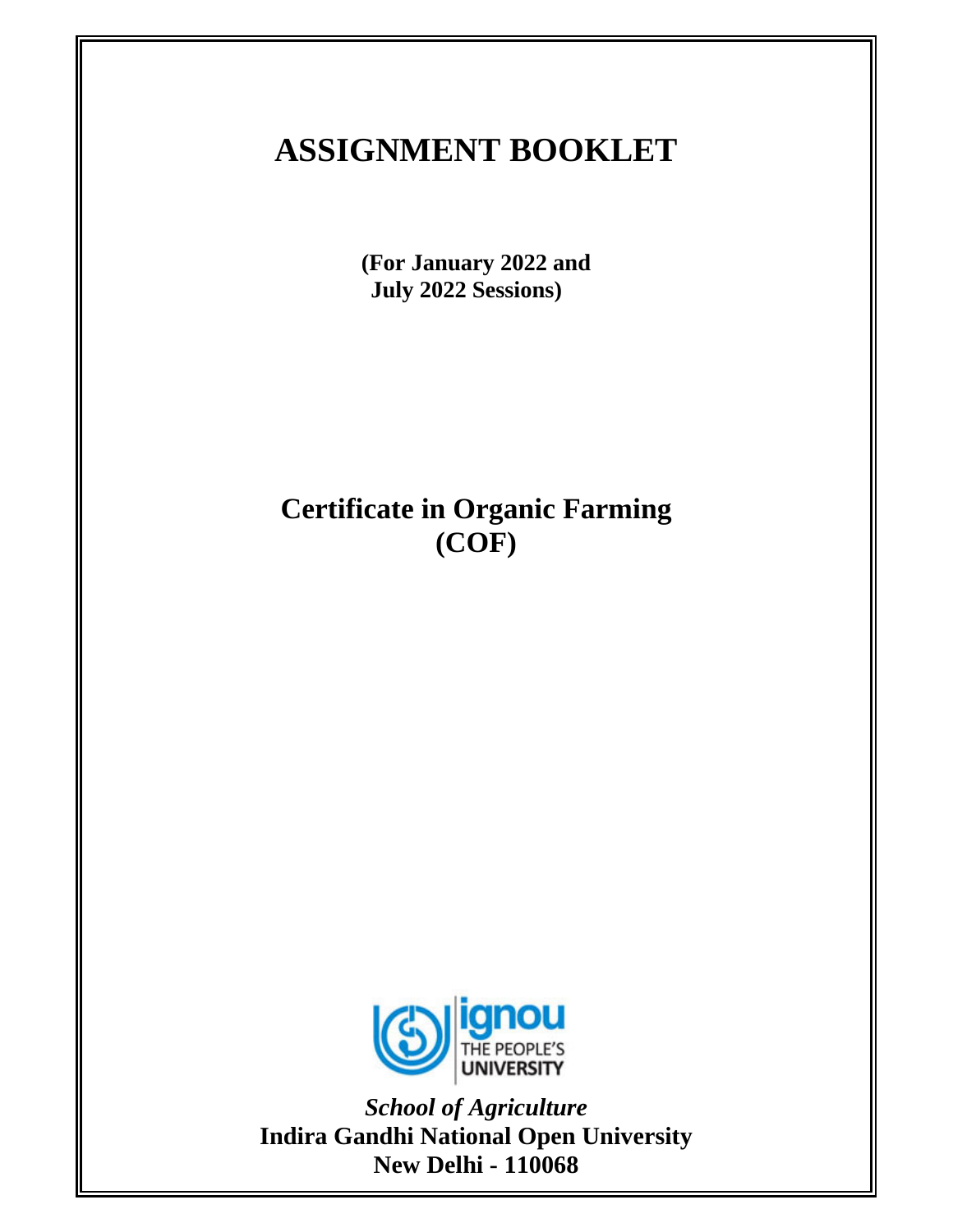Dear Learners,

As you are aware that for theory, the weightage to the term-end examination will be 80% and the weightage to the continuous assessment will be 20%. The continuous assessment is in form of assignments. There is one assignment for each course i.e. total four assignments for the programme. Each assignment will be of 50 marks, which ultimately will be converted to have weightage of 20% of theory. Instructions to format your assignments are as follows:

## **Before attempting the assignments, please read the following instructions carefully.**

- 1. First of all, read the assignment questions and instructions and identify the components of an assignment. You should read the relevant sections and sub-sections of a unit while preparing your responses. Write answers in your own words. Your responses should not be a verbatim reproduction of the textual materials / blocks provided for self- learning purpose. We also suggest that, you may read additional available in your study centre or in any other library before preparing your responses. But extra reading is not a must to answer these assignments.
- 2. On top of the first page of your answer sheet, please write the details exactly in the following format.

(Name and Code)

- 3. Use foolscap size paper for writing your answer.
- 4. Leave 4cm margin on the top, bottom and left of your answer sheet.
- 5. Clearly indicate question no. and part of the question being solved while writing answers.

| <b>Assignment No.</b>                                  | <b>Last date of submission</b><br>(For January, 2022) | <b>Last date of submission</b><br>(For July, 2022) |
|--------------------------------------------------------|-------------------------------------------------------|----------------------------------------------------|
| Assignment 1 (BAP-001)                                 | $30th$ March, 2022                                    | $15th$ September, 2022                             |
| Assignment 2 (BAPI-001)<br>Assignment 3 (BAPI-002) $&$ | (Before submission of TEE<br>Form)                    | (Before submission of TEE)<br>Form)                |
| Assignment 4 (BAPI-003)                                |                                                       |                                                    |

- 6. Assignments have to be sent to the coordinator of your study centre. You can submit all your assignments before submission of exam form for Term-End-Examination (TEE). Assignment should be submitted before the submission of TEExam Form as per the University schedule. However, with late fee assignment can be submitted till last day of the submission TEExam form.
- **7. We strongly suggest that you should retain a copy of your assignment responses.**

Wishing you good luck!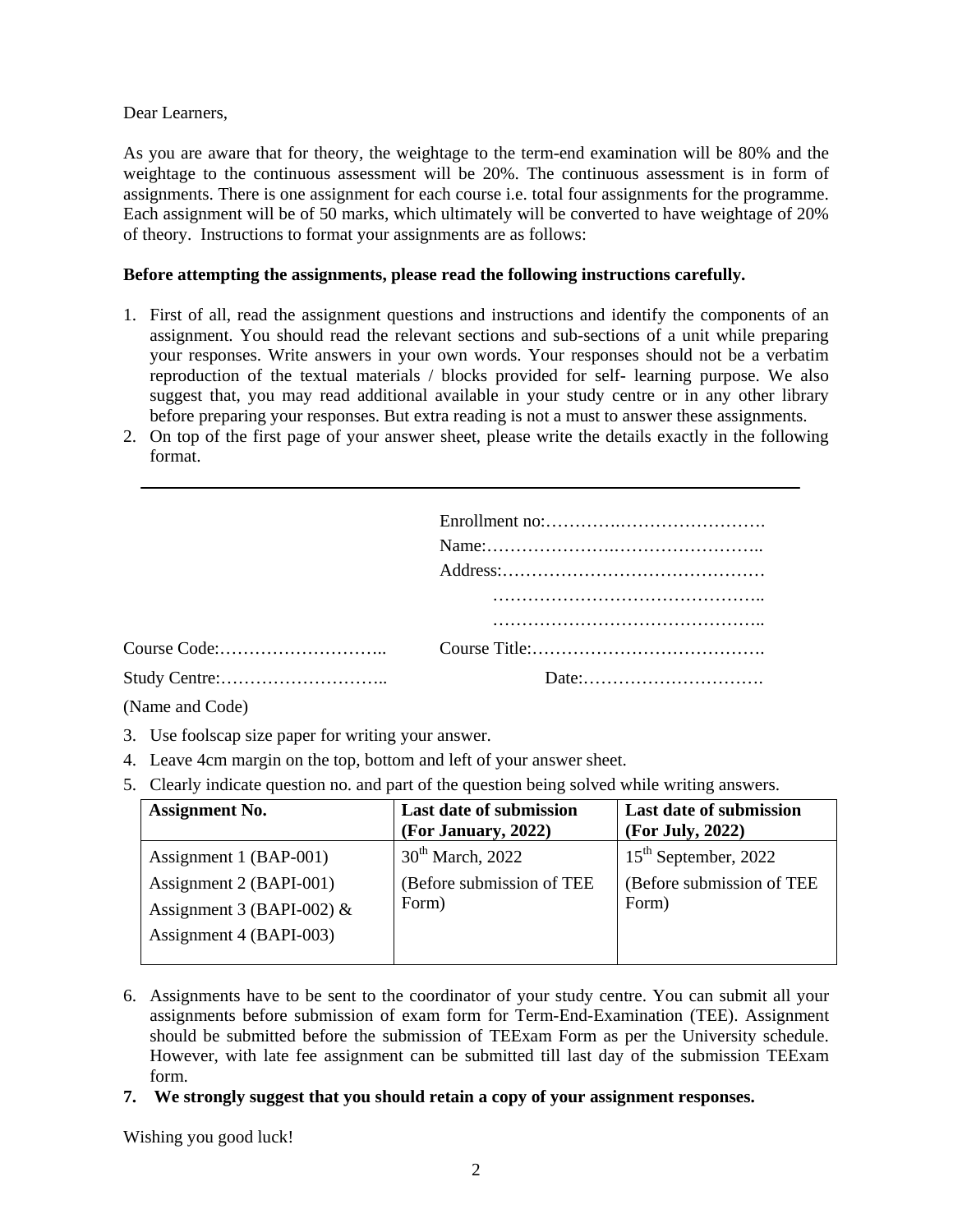## **Assignment - 1 Course Code: BAP-001 Course Title: Introduction to Organic Farming**

**Maximum Marks: 50** 

## **Note: All questions are compulsory and carry equal marks.**

- Q.1. How the chemical use in Agriculture in hazardous to the Eton-system? Explain with 10 the convergence of chemical farming.
- Q.2. How the Traditional knowledge is helpful in organic farming? Explain in your words 10 with suitable examples.
- Q.3. Explain concepts of organic farming and "Farm as an Organism". 10
- Q.4. Describe the present system of marketing of organic produce with suitable examples. Recently launched govt. schemes are helpful or not, explain in your words. 10
- Q.5. What do you mean by LEISA farming approach? Explain with suitable examples. 10

## **Assignment - 2 Course Code: BAPI-001 Course Title: Organic Production System**

#### **Maximum Marks: 50**

## **Note: All questions are compulsory and carry equal marks.**

- Q.1. Explain the benefits of Green Manuring? Write the common features of 05 important 10 green manuring crops.
- Q.2. "For a successful organic farming, soil fertility management is an integral part". 10 Explain this sentence in your opinion with suitable examples.
- Q.3. Discuss Pest Management in Organic Farming. 10
- Q.4. Write about the land preparation of cereals, oilseed and pulse crops with suitable examples. 10
- Q.5. Discuss water management in organic farming. 10